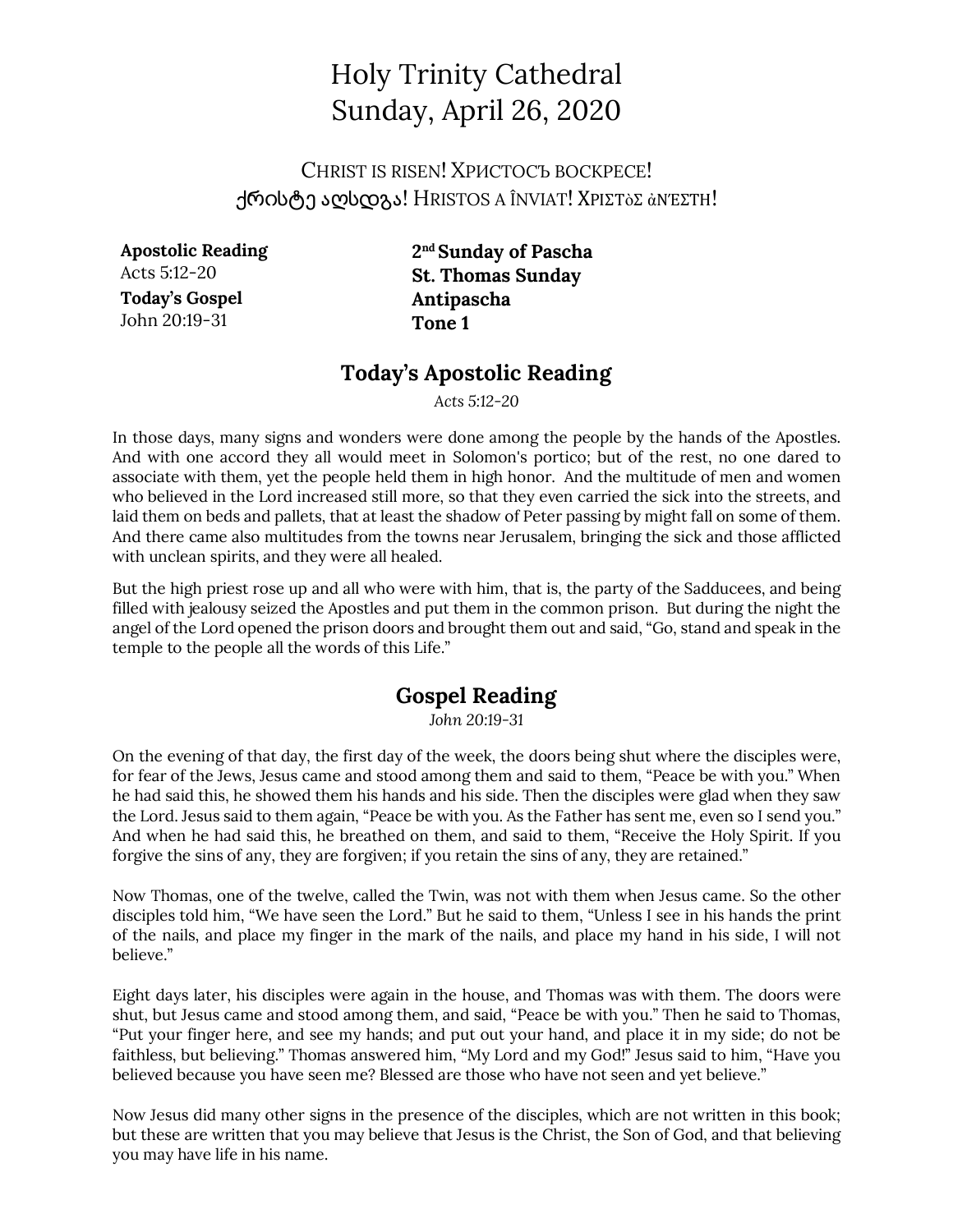

# **Many Years!**

*Baptized on Palm Sunday:* Hugues Disney

#### *Baptized/Chrismated on Holy Saturday:*

John McBride (1981) Johann Morse (1987) Karen Lee McNally (1997) Matushka Sophia (1999) Ian Hughes (2003) Ashley Nina Kolaya

#### *Chrismated on Thomas Sunday:*

Taylor Seraphim Warren (2010)

#### *Birthdays:*

Tamara Sokolov (15th) Mike Davis (15th) David Lee (18<sup>th</sup>) Alexander Kavtaradze (23rd) Audrey Edel  $(27<sup>th</sup>)$ Dima Gaudreau (30th)

#### *Namedays:* Jason Dunham (28th)

# **Thank You!**

Thank you for your prayers and good wishes during this Paschal season. *Christ is risen! Indeed, He is risen!*

I am grateful to God for our singers, for those who quietly helped prepare our holy temple for the Feast of Feasts, and certainly for my family. Above all, I am grateful for your faithfulness in this uncertain time.

In all of this, His Eminence, our Archbishop Benjamin has been charged with the sacred responsibility of guiding our diocese in this unprecedented time. As a recent letter to clergy from His Eminence reminds us, it would appear we may all be waiting quite some time for normalcy to return. His Eminence notes that the Holy Synod of Bishops will be meeting next week to continue deliberating on how we, as an Orthodox Church in America, might move forward while the threat from the virus remains.

In the meantime, we will continue to offer opportunities to "meet" using technology (see our schedule, below). Of course, I'm very available for phone calls. I miss speaking with you and praying together in one place. *-Fr. Kirill*

## **Church School Classes Organized by Orthodox Church in America**

In addition to our parish-organized church school classes which are now being held via Zoom, the Orthodox Church in America is also organizing Zoom sessions. These classes have brought together hundreds of Orthodox kids from throughout North America to share in their faith, to prepare for our Lord's Pascha, and now to celebrate with each other in the joy of the Resurrection.

Tuesday, April 28 12:30 PM 9-12 Grade Wednesday, April 29 12:30 PM 3-5 Grade Thursday, April 30 12:30 PM 6-8 Grade Friday, May 1 11:00 AM 3-5 Grade

*Address for classes:* https://bit.ly/oca\_churchschool *Address to register (optional):* https://www.oca.org/all-oca-church-school